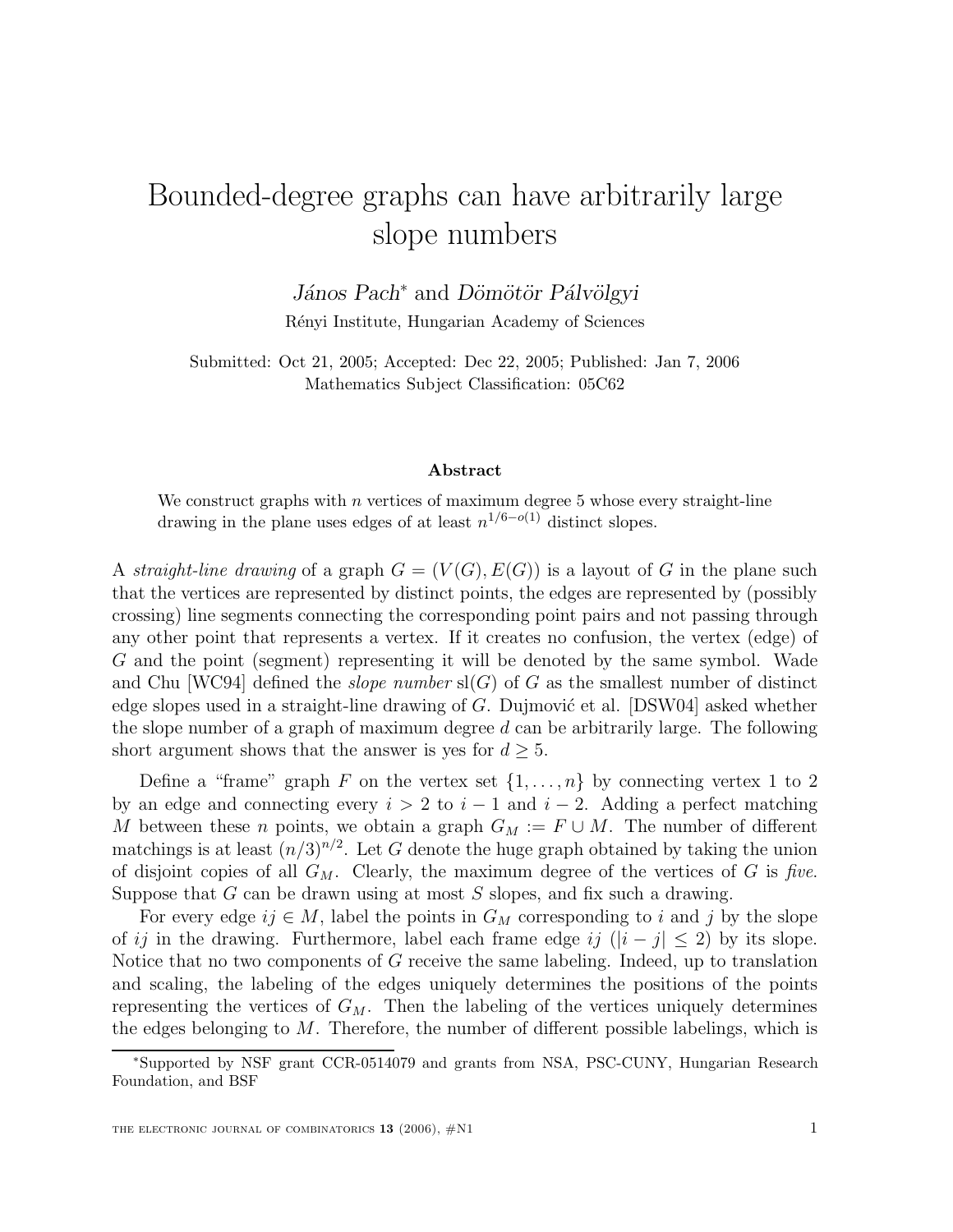$S^{|F|+n} < S^{3n}$ , is an upper bound for the number of components of G. On the other hand, we have seen that the number of components (matchings) is at least  $(n/3)^{n/2}$ . Thus, for any S we obtain a contradiction, provided that n is sufficiently large.  $\Box$ 

With some extra care one can refine this argument to obtain

**Theorem.** For any  $d \geq 5$ , there exist graphs G with n vertices of maximum degree d, whose slope numbers satisfy  $\text{sl}(G) \geq n^{\frac{1}{2} - \frac{1}{d-2} - o(1)}$ .

**Proof.** Now instead of a matching, we add to the frame F in every possible way a  $(d-4)$ regular graph R on the vertex set  $\{1,\ldots,n\}$ . Thus, we obtain at least  $(cn/d)^{(d-4)n/2}$ different graphs  $G_R := F \cup R$ , each having maximum degree at most d (here  $c > 0$ is a constant; see e.g. [BC78]). Suppose that each  $G_R$  can be drawn using S slopes  $\sigma_1 < \ldots < \sigma_S$ . Now we cannot insist that these slopes are the same for all  $G_R$ , therefore, these numbers will be regarded as variables.

Fix a graph  $G_R = F \cup R$  and one of its drawings with the above properties, in which vertex 1 is mapped into the origin and vertex 2 is mapped into a point whose x-coordinate is 1. Label every edge belonging to F by the symbol  $\sigma_k$  representing its slope. Furthermore, label each vertex j with a  $(d-4)$ -tuple of the  $\sigma_k$ s: with the symbols corresponding to the slopes of the  $d-4$  edges incident to j in R (with possible repetition). Clearly, the total number of possible labelings of the frame edges and vertices is at most  $S^{|F|+(d-4)n} < S^{(d-2)n}$ . Now the labeling itself does not necessarily identify the graph  $G_R$ , because we do not know the *actual* values of the slopes  $\sigma_k$ .

However, we can show that the number of different  $G_{R}$ s that receive the same labeling cannot be too large. To prove this, first notice that for a fixed labeling of the edges of the frame, the coordinates of every vertex i can be expressed as the ratio of two polynomials of degree at most n in the variables  $\sigma_1, \ldots, \sigma_S$ . Indeed, let  $\sigma(ij)$  denote the label of  $ij \in F$ , and let  $x(i)$  and  $y(i)$  denote the coordinates of vertex i. Since, by assumption, we have  $x(1) = y(1) = 0$  and  $x(2) = 1$ , we can conclude that  $y(2) = \sigma(12)$ . We have the following equations for the coordinates of 3:

$$
y(3) - y(1) = \sigma(13)(x(3) - x(1)),
$$
  $y(3) - y(2) = \sigma(23)(x(3) - x(2)).$ 

Solving them, we obtain

$$
x(3) = \frac{\sigma(12) - \sigma(23)}{\sigma(13) - \sigma(23)}, \quad y(3) = \frac{\sigma(13)(\sigma(12) - \sigma(23))}{\sigma(13) - \sigma(23)},
$$

and so on. In particular,  $x(i) = \frac{Q_i(\sigma_1,...,\sigma_S)}{Q_i'(\sigma_1,...,\sigma_S)}$ , for suitable polynomials  $Q_i$  and  $Q_i'$  of degree at most  $i-1$ . Moreover,  $Q'_i$  is a multiple of  $Q'_i$  for all  $j>i$ .

Since

$$
x(i) - x(j) = \frac{Q_i \frac{Q'_j}{Q'_i} - Q_j}{Q'_j},
$$

we can decide whether the image of i is to the left of the image of  $j>i$ , to the right of it, or they have the same x-coordinate, provided that we know the "sign pattern" of the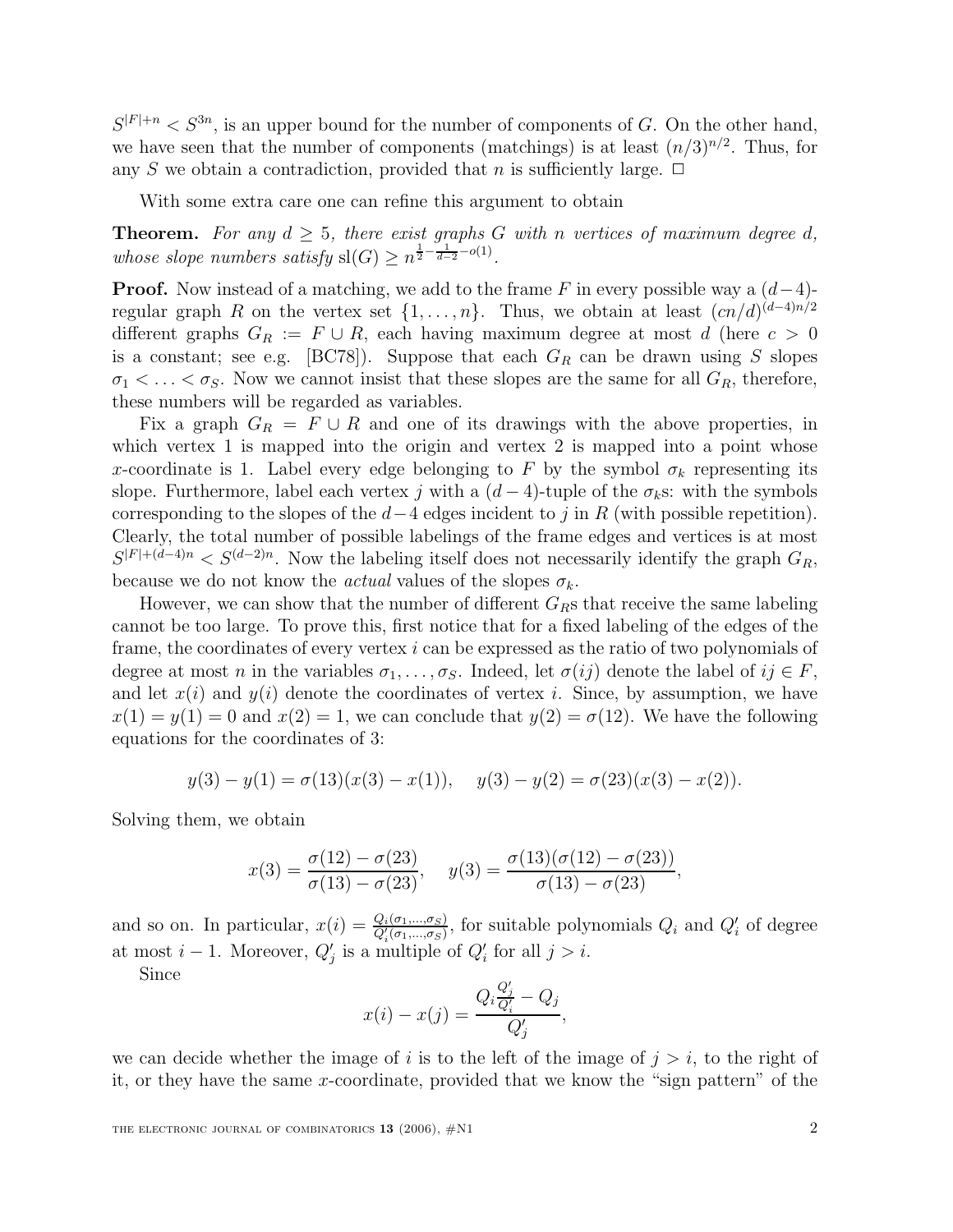polynomials  $P'_{ij} := Q_i \frac{Q'_j}{Q'_i} - Q_j$  and  $Q'_j$ , i.e., we know which of them are positive, negative, or zero.

Now if we also know that  $\sigma_k$  is one of the labels associated with vertex i, the condition that the line connecting i and j has slope  $\sigma_k$  can be rewritten as

$$
\frac{y(i) - y(j)}{x(i) - x(j)} - \sigma_k = \frac{\sigma(1i)Q_iQ'_j - \sigma(1j)Q'_iQ_j}{Q_iQ'_j - Q'_iQ_j} - \sigma_k = 0,
$$

that is, as a polynomial equation  $P_{ijk}(\sigma_1,\ldots,\sigma_S) = 0$  of degree at most  $2n$ . For a fixed labeling of the frame edges and vertices, there are  $d-4$  labels k associated with a vertex i, so that the number of these polynomials  $P_{ijk}$  is at most  $(d-4)n(n-1)$ . Thus, together with the  $\binom{n}{2}$  $\binom{n}{2} + n$  polynomials  $P'_{ij}$  and  $Q'_{j}$ , we have fewer than  $dn^2$  polynomials, each of degree at most 2n.

It is easy to verify that, for any fixed labeling, the sign pattern of these polynomials uniquely determines the graph  $G_R$ . (Observe that if the label of a vertex i is a  $(d-4)$ -tuple containing the symbol  $\sigma_k$ , then from the sign pattern of the above polynomials we can reconstruct the sequence of all vertices that belong to the line of slope  $\sigma_k$  passing through  $i$ , from left to right. From this sequence, we can select all elements whose label contains  $\sigma_k$ , and determine all edges of R along this line.)

To conclude the proof, we need the Thom-Milnor theorem [BPR03]: Given N polynomials in  $S \leq N$  variables, each of degree at most 2n, the number of sign patterns determined by them is at most  $(CNn/S)^S$ , for a suitable constant  $C > 0$ .

In our case, the number of graphs  $G_R$  is at most the number of labelings (<  $S^{(d-2)n}$ ) multiplied by the maximum number of sign patterns of the above  $\langle dn^2 \rangle$  polynomials of degree at most  $2n$ . By the Thom-Milnor theorem, this latter quantity is smaller than  $(Cdn^3)^S$ . Thus, the number of  $G_{RS}$  is at most  $S^{(d-2)n}(Cdn^3)^S$ . Comparing this to the lower bound  $(cn/d)^{(d-4)n/2}$  stated in the first paragraph of the proof, we obtain that  $S \geq n^{\frac{1}{2} - \frac{1}{d-2} - o(1)}$ , as required.  $\Box$ 

**Acknowledgment.** Barát et al. [BMW05] independently found some similar, but slightly weaker results for the slope number. In particular, for  $d = 5$ , they have a more complicated proof for the existence of graphs with maximum degree five and arbitrarily large slope numbers, that does not give any good explicit lower bound for the growth rate of the slope number, as the number of vertices tends to infinity. They have also established similar results for the geometric thickness, defined as the smallest integer S with the property that the graph  $G$  admits a straight-line drawing, in which the edges can be colored by S colors so that no two edges of the same color cross each other [E04]. Clearly, this number cannot exceed  $sl(G)$ .

We are grateful to B. Aronov for his valuable remarks.